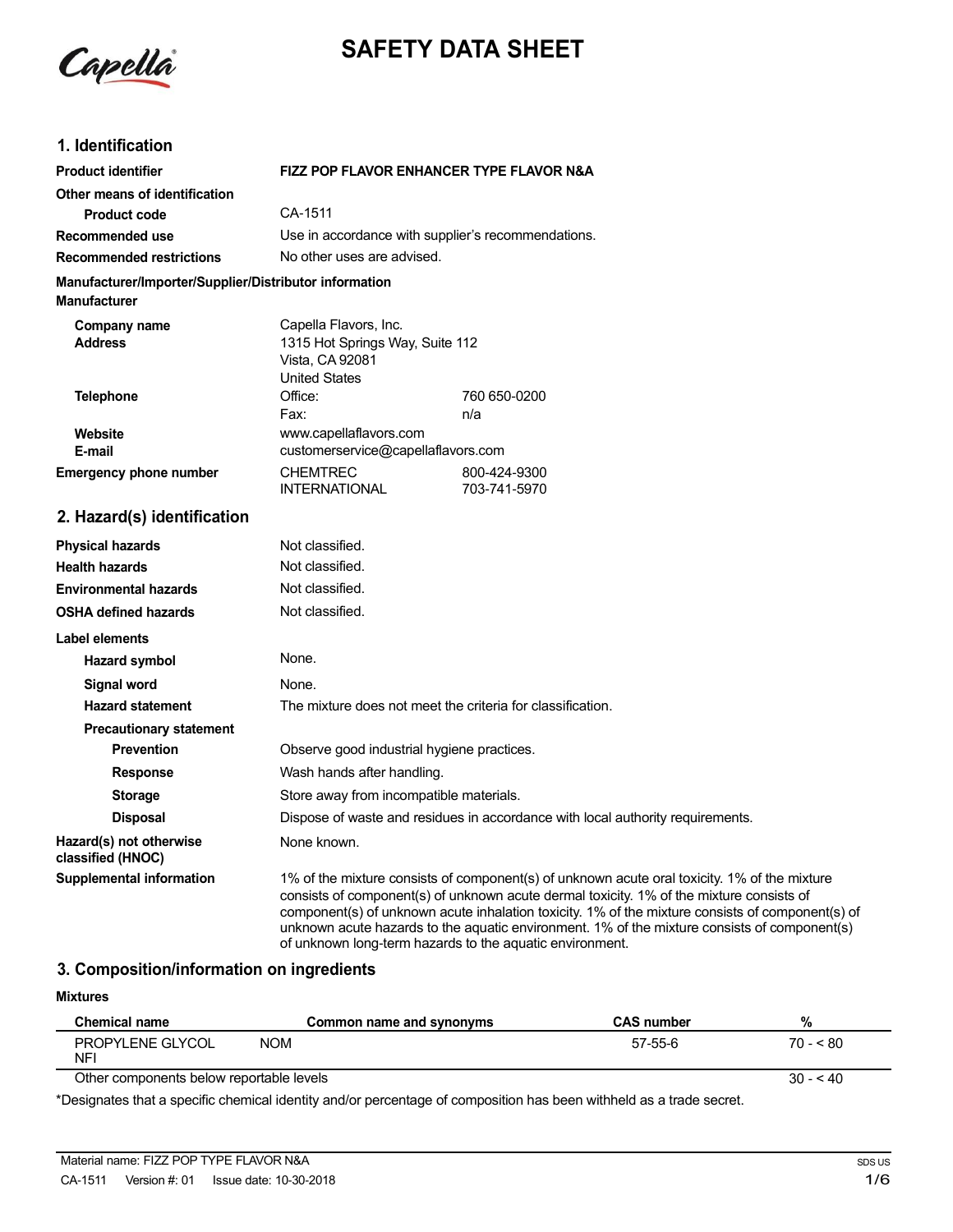### **4. First-aid measures**

| Inhalation                                                                   | Move to fresh air. Call a physician if symptoms develop or persist.                                                 |
|------------------------------------------------------------------------------|---------------------------------------------------------------------------------------------------------------------|
| <b>Skin contact</b>                                                          | Wash off with soap and water. Get medical attention if irritation develops and persists.                            |
| Eye contact                                                                  | Rinse with water. Get medical attention if irritation develops and persists.                                        |
| Ingestion                                                                    | Rinse mouth. Get medical attention if symptoms occur.                                                               |
| <b>Most important</b><br>symptoms/effects, acute and<br>delayed              | Direct contact with eyes may cause temporary irritation.                                                            |
| Indication of immediate<br>medical attention and special<br>treatment needed | Treat symptomatically.                                                                                              |
| <b>General information</b>                                                   | Ensure that medical personnel are aware of the material(s) involved, and take precautions to<br>protect themselves. |
| 5. Fire-fighting measures                                                    |                                                                                                                     |

| Suitable extinguishing media                                     | Alcohol resistant foam. Powder. Carbon dioxide (CO2).                                         |
|------------------------------------------------------------------|-----------------------------------------------------------------------------------------------|
| Unsuitable extinguishing<br>media                                | Do not use water jet as an extinguisher, as this will spread the fire.                        |
| Specific hazards arising from<br>the chemical                    | During fire, gases hazardous to health may be formed.                                         |
| Special protective equipment<br>and precautions for firefighters | Self-contained breathing apparatus and full protective clothing must be worn in case of fire. |
| <b>Fire fighting</b><br>equipment/instructions                   | Move containers from fire area if you can do so without risk.                                 |
| <b>Specific methods</b>                                          | Use standard firefighting procedures and consider the hazards of other involved materials.    |
| <b>General fire hazards</b>                                      | No unusual fire or explosion hazards noted.                                                   |
|                                                                  |                                                                                               |

### **6. Accidental release measures**

| Personal precautions,<br>protective equipment and<br>emergency procedures | Keep unnecessary personnel away. For personal protection, see section 8 of the SDS.                                                                                                                                                               |  |
|---------------------------------------------------------------------------|---------------------------------------------------------------------------------------------------------------------------------------------------------------------------------------------------------------------------------------------------|--|
| Methods and materials for                                                 | Use water spray to reduce vapors or divert vapor cloud drift.                                                                                                                                                                                     |  |
| containment and cleaning up                                               | Large Spills: Stop the flow of material, if this is without risk. Dike the spilled material, where this is<br>possible. Absorb in vermiculite, dry sand or earth and place into containers. Following product<br>recovery, flush area with water. |  |
|                                                                           | Small Spills: Wipe up with absorbent material (e.g. cloth, fleece). Clean surface thoroughly to<br>remove residual contamination.                                                                                                                 |  |
|                                                                           | Never return spills to original containers for re-use. For waste disposal, see section 13 of the SDS.                                                                                                                                             |  |
| <b>Environmental precautions</b>                                          | Avoid discharge into drains, water courses or onto the ground.                                                                                                                                                                                    |  |
| 7. Handling and storage                                                   |                                                                                                                                                                                                                                                   |  |
| Precautions for safe handling                                             | Avoid prolonged exposure. Observe good industrial hygiene practices.                                                                                                                                                                              |  |
| Conditions for safe storage,<br>including any incompatibilities           | Store in original tightly closed container. Store away from incompatible materials (see Section 10<br>of the SDS).                                                                                                                                |  |

### **8. Exposure controls/personal protection**

#### **Occupational exposure limits**

The following constituents are the only constituents of the product which have a PEL, TLV or other recommended exposure limit. At this time, the other constituents have no known exposure limits.

|                                           | US. Workplace Environmental Exposure Level (WEEL) Guides   |            |          |  |
|-------------------------------------------|------------------------------------------------------------|------------|----------|--|
| <b>Components</b>                         | Tvpe                                                       | Value      | Form     |  |
| PROPYLENE GLYCOL<br>NOM NFI (CAS 57-55-6) | TWA                                                        | 10 $mg/m3$ | Aerosol. |  |
| <b>Biological limit values</b>            | No biological exposure limits noted for the ingredient(s). |            |          |  |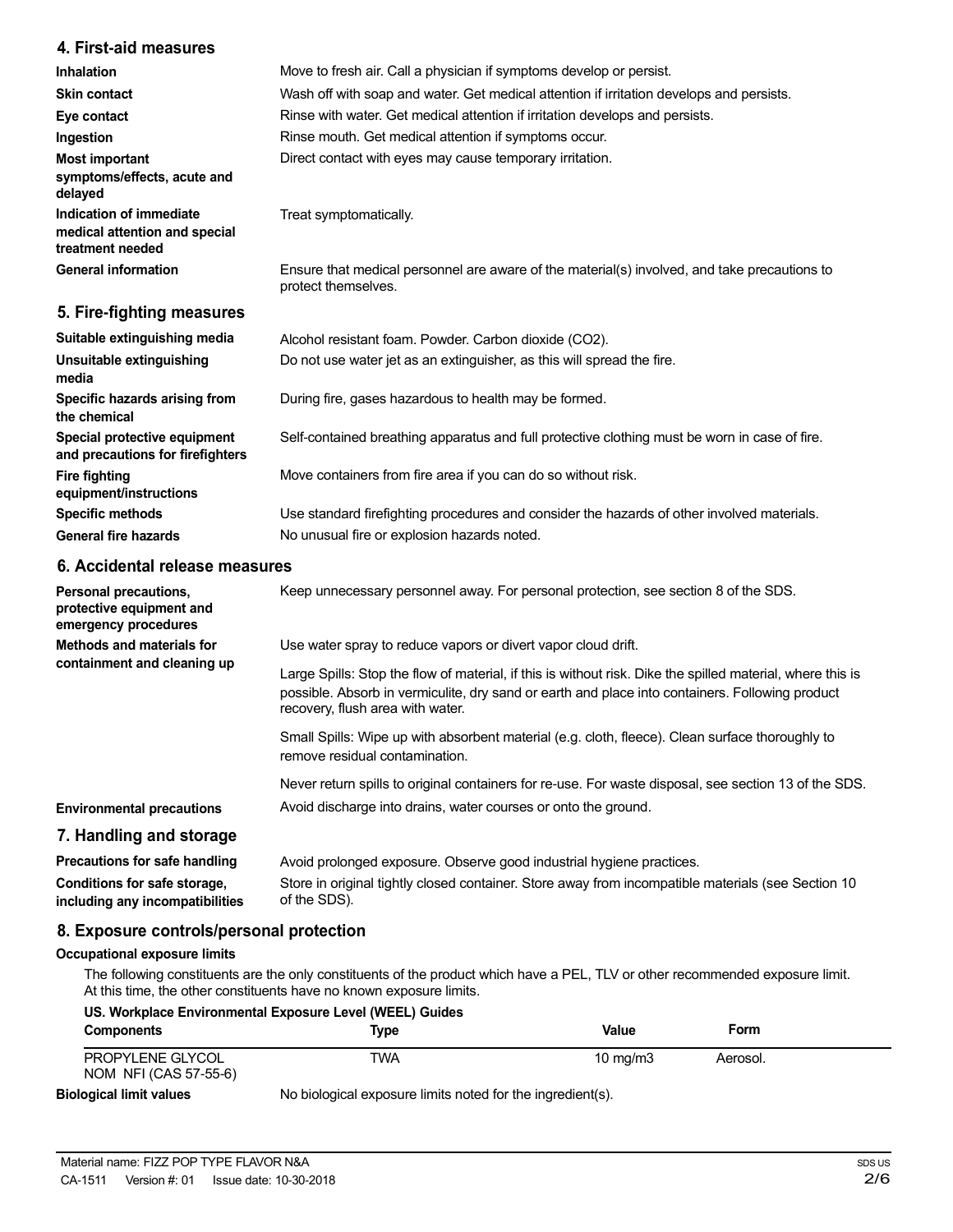| Appropriate engineering<br>controls      | Good general ventilation (typically 10 air changes per hour) should be used. Ventilation rates<br>should be matched to conditions. If applicable, use process enclosures, local exhaust ventilation,<br>or other engineering controls to maintain airborne levels below recommended exposure limits. If<br>exposure limits have not been established, maintain airborne levels to an acceptable level. |
|------------------------------------------|--------------------------------------------------------------------------------------------------------------------------------------------------------------------------------------------------------------------------------------------------------------------------------------------------------------------------------------------------------------------------------------------------------|
|                                          | Individual protection measures, such as personal protective equipment                                                                                                                                                                                                                                                                                                                                  |
| Eye/face protection                      | Wear safety glasses with side shields (or goggles).                                                                                                                                                                                                                                                                                                                                                    |
| <b>Skin protection</b>                   |                                                                                                                                                                                                                                                                                                                                                                                                        |
| <b>Hand protection</b>                   | Wear appropriate chemical resistant gloves.                                                                                                                                                                                                                                                                                                                                                            |
| Other                                    | Wear suitable protective clothing.                                                                                                                                                                                                                                                                                                                                                                     |
| <b>Respiratory protection</b>            | In case of insufficient ventilation, wear suitable respiratory equipment.                                                                                                                                                                                                                                                                                                                              |
| <b>Thermal hazards</b>                   | Wear appropriate thermal protective clothing, when necessary.                                                                                                                                                                                                                                                                                                                                          |
| <b>General hygiene</b><br>considerations | Always observe good personal hygiene measures, such as washing after handling the material<br>and before eating, drinking, and/or smoking. Routinely wash work clothing and protective<br>equipment to remove contaminants.                                                                                                                                                                            |

# **9. Physical and chemical properties**

| Appearance                                        |                                               |
|---------------------------------------------------|-----------------------------------------------|
| <b>Physical state</b>                             | Liquid.                                       |
| Form                                              | Liquid.                                       |
| Color                                             | Not available.                                |
| Odor                                              | Not available.                                |
| <b>Odor threshold</b>                             | Not available.                                |
| рH                                                | Not available.                                |
| Melting point/freezing point                      | -74.2 $\degree$ F (-59 $\degree$ C) estimated |
| Initial boiling point and boiling<br>range        | 370.76 °F (188.2 °C) estimated                |
| <b>Flash point</b>                                | > 200.0 °F (> 93.3 °C) Closed Cup             |
| <b>Evaporation rate</b>                           | Not available.                                |
| Flammability (solid, gas)                         | Not applicable.                               |
| Upper/lower flammability or explosive limits      |                                               |
| <b>Flammability limit - lower</b><br>(%)          | Not available.                                |
| <b>Flammability limit - upper</b><br>$(\% )$      | Not available.                                |
| Explosive limit - lower (%)                       | Not available.                                |
| Explosive limit - upper (%)                       | Not available.                                |
| Vapor pressure                                    | 0.12 hPa estimated                            |
| Vapor density                                     | Not available.                                |
| <b>Relative density</b>                           | Not available.                                |
| Solubility(ies)                                   |                                               |
| Solubility (water)                                | Not available.                                |
| <b>Partition coefficient</b><br>(n-octanol/water) | Not available.                                |
| <b>Auto-ignition temperature</b>                  | 700 °F (371.11 °C) estimated                  |
| <b>Decomposition temperature</b>                  | Not available.                                |
| <b>Viscosity</b>                                  | Not available.                                |
| Other information                                 |                                               |
| <b>Explosive properties</b>                       | Not explosive.                                |
| <b>Flammability class</b>                         | Combustible IIIB estimated                    |
| <b>Oxidizing properties</b>                       | Not oxidizing.                                |
| <b>Refractive index</b>                           | 1.3973 - 1.4273                               |
| <b>Specific gravity</b>                           | 1.03 - 1.06                                   |
|                                                   |                                               |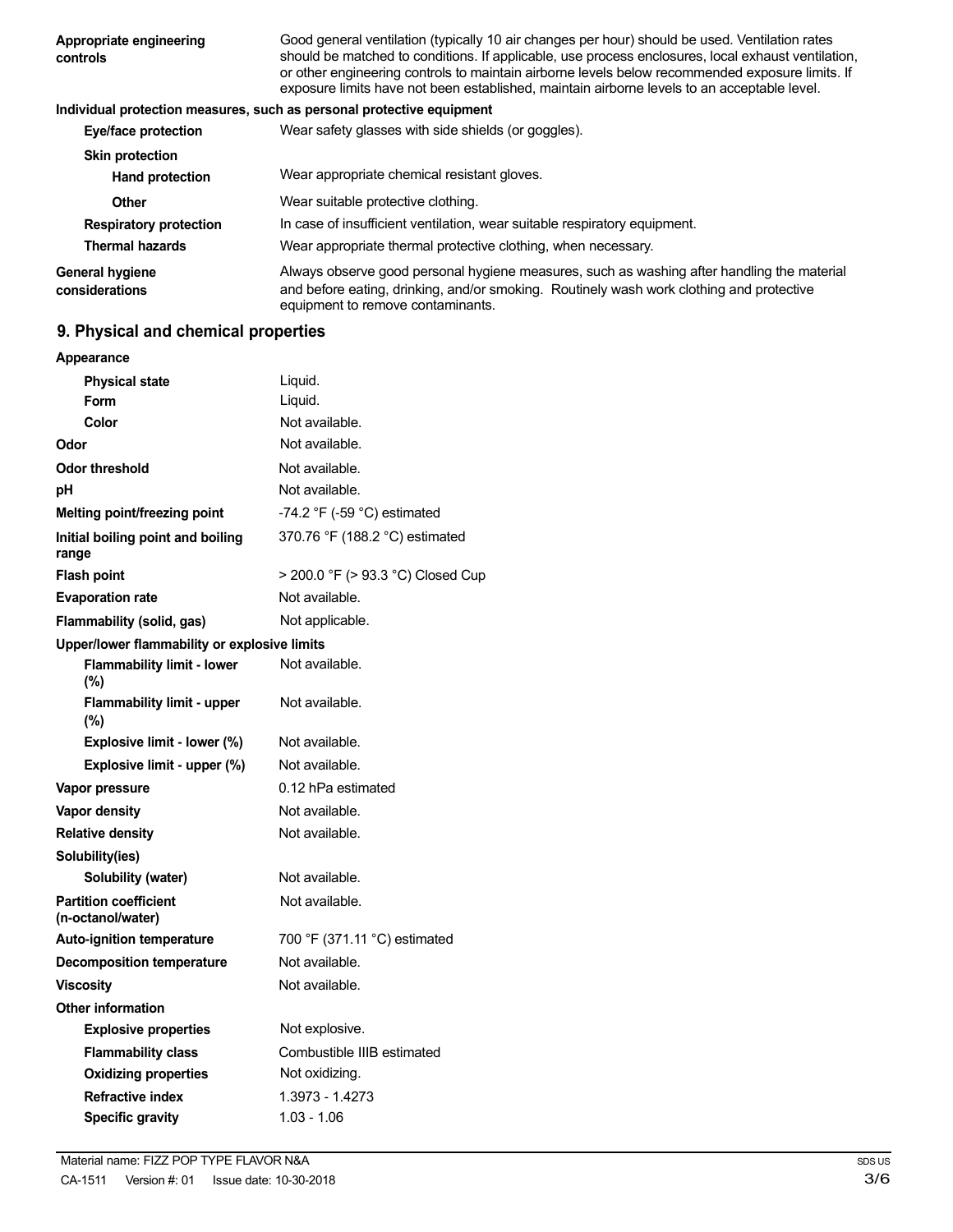# **10. Stability and reactivity**

| <b>Reactivity</b>                            | The product is stable and non-reactive under normal conditions of use, storage and transport. |
|----------------------------------------------|-----------------------------------------------------------------------------------------------|
| <b>Chemical stability</b>                    | Material is stable under normal conditions.                                                   |
| <b>Possibility of hazardous</b><br>reactions | No dangerous reaction known under conditions of normal use.                                   |
| <b>Conditions to avoid</b>                   | Avoid temperatures exceeding the flash point. Contact with incompatible materials.            |
| Incompatible materials                       | Strong oxidizing agents.                                                                      |
| <b>Hazardous decomposition</b><br>products   | No hazardous decomposition products are known.                                                |

# **11. Toxicological information**

#### **Information on likely routes of exposure**

| <b>Inhalation</b>                                                                  | Prolonged inhalation may be harmful.                                                                                                                                                                  |
|------------------------------------------------------------------------------------|-------------------------------------------------------------------------------------------------------------------------------------------------------------------------------------------------------|
| <b>Skin contact</b>                                                                | No adverse effects due to skin contact are expected.                                                                                                                                                  |
| Eye contact                                                                        | Direct contact with eyes may cause temporary irritation.                                                                                                                                              |
| Ingestion                                                                          | Expected to be a low ingestion hazard.                                                                                                                                                                |
| Symptoms related to the<br>physical, chemical and<br>toxicological characteristics | Direct contact with eyes may cause temporary irritation.                                                                                                                                              |
| Information on toxicological effects                                               |                                                                                                                                                                                                       |
| <b>Acute toxicity</b>                                                              | Not known.                                                                                                                                                                                            |
| <b>Skin corrosion/irritation</b>                                                   | Prolonged skin contact may cause temporary irritation.                                                                                                                                                |
| Serious eye damage/eye<br>irritation                                               | Direct contact with eyes may cause temporary irritation.                                                                                                                                              |
| Respiratory or skin sensitization                                                  |                                                                                                                                                                                                       |
| <b>Respiratory sensitization</b>                                                   | Not a respiratory sensitizer.                                                                                                                                                                         |
| <b>Skin sensitization</b>                                                          | This product is not expected to cause skin sensitization.                                                                                                                                             |
| Germ cell mutagenicity                                                             | No data available to indicate product or any components present at greater than 0.1% are<br>mutagenic or genotoxic.                                                                                   |
| Carcinogenicity                                                                    | Not classifiable as to carcinogenicity to humans.                                                                                                                                                     |
| Not listed.<br>Not regulated.<br>Not listed.                                       | OSHA Specifically Regulated Substances (29 CFR 1910.1001-1050)<br>US. National Toxicology Program (NTP) Report on Carcinogens                                                                         |
| <b>Reproductive toxicity</b><br>Specific target organ toxicity -                   | This product is not expected to cause reproductive or developmental effects.<br>Not classified.                                                                                                       |
| single exposure                                                                    |                                                                                                                                                                                                       |
| Specific target organ toxicity -<br>repeated exposure                              | Not classified.                                                                                                                                                                                       |
| <b>Aspiration hazard</b>                                                           | Not an aspiration hazard.                                                                                                                                                                             |
| <b>Chronic effects</b>                                                             | Prolonged inhalation may be harmful.                                                                                                                                                                  |
| 12. Ecological information                                                         |                                                                                                                                                                                                       |
| <b>Ecotoxicity</b>                                                                 | The product is not classified as environmentally hazardous. However, this does not exclude the<br>possibility that large or frequent spills can have a harmful or damaging effect on the environment. |
| Persistence and degradability<br><b>Bioaccumulative potential</b>                  |                                                                                                                                                                                                       |
| Partition coefficient n-octanol / water (log Kow)<br>PROPYLENE GLYCOL              | NOM NFI<br>$-0.92$                                                                                                                                                                                    |
| <b>Mobility in soil</b>                                                            | No data available.                                                                                                                                                                                    |
| Other adverse effects                                                              | No other adverse environmental effects (e.g. ozone depletion, photochemical ozone creation<br>potential, endocrine disruption, global warming potential) are expected from this component.            |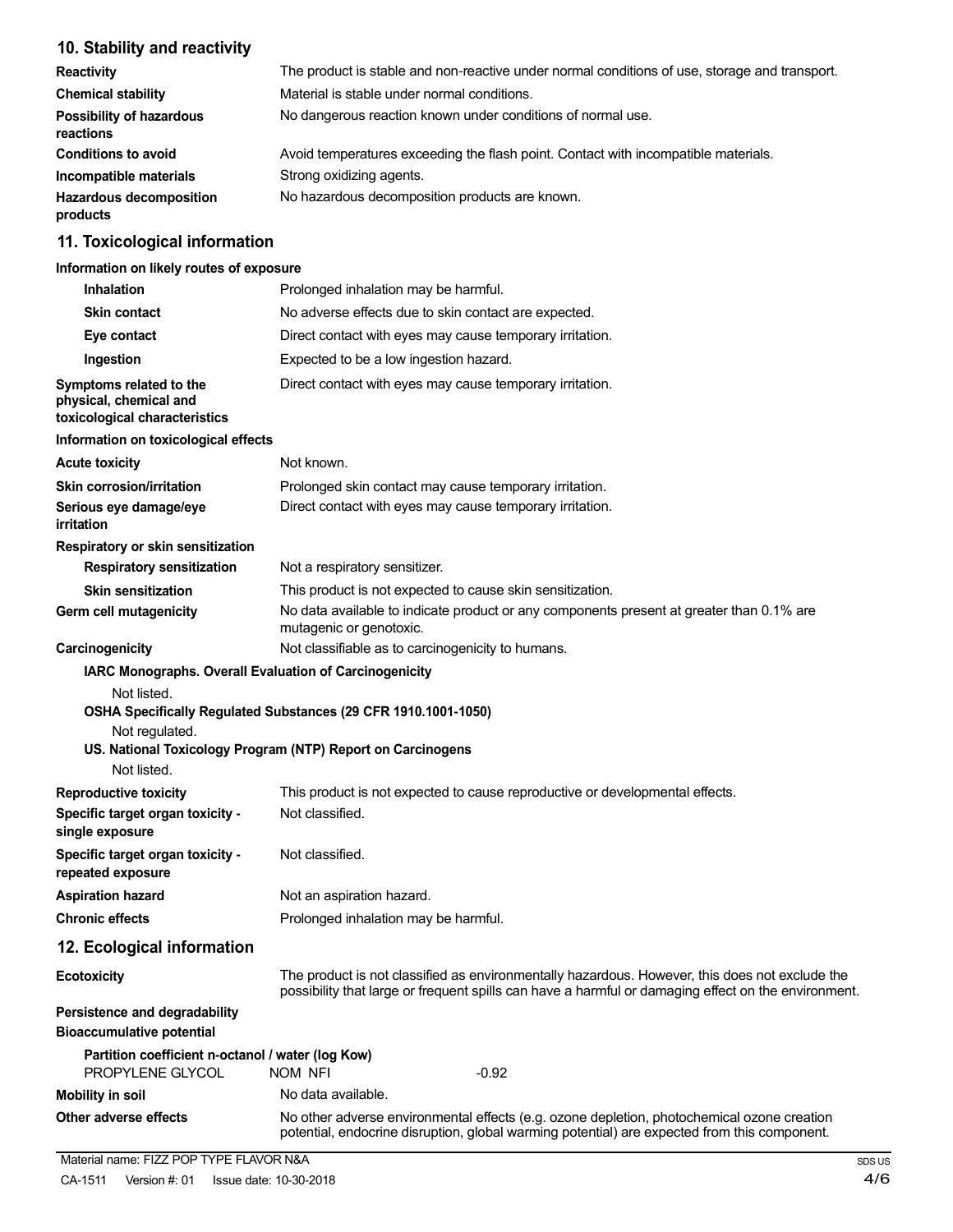#### **13. Disposal considerations**

| <b>Disposal instructions</b>             | Collect and reclaim or dispose in sealed containers at licensed waste disposal site.                                                                                                                                   |
|------------------------------------------|------------------------------------------------------------------------------------------------------------------------------------------------------------------------------------------------------------------------|
| Local disposal regulations               | Dispose in accordance with all applicable regulations.                                                                                                                                                                 |
| Hazardous waste code                     | The waste code should be assigned in discussion between the user, the producer and the waste<br>disposal company.                                                                                                      |
| Waste from residues / unused<br>products | Dispose of in accordance with local regulations. Empty containers or liners may retain some<br>product residues. This material and its container must be disposed of in a safe manner (see:<br>Disposal instructions). |
| Contaminated packaging                   | Since emptied containers may retain product residue, follow label warnings even after container is<br>emptied. Empty containers should be taken to an approved waste handling site for recycling or<br>disposal.       |
| 14. Transport information                |                                                                                                                                                                                                                        |
| <b>DOT</b>                               |                                                                                                                                                                                                                        |
| Not regulated as dangerous goods.        |                                                                                                                                                                                                                        |
| <b>IATA</b>                              |                                                                                                                                                                                                                        |
| Not regulated as dangerous goods.        |                                                                                                                                                                                                                        |
| <b>IMDG</b>                              |                                                                                                                                                                                                                        |
| Not regulated as dangerous goods.        |                                                                                                                                                                                                                        |
| Transport in bulk according to           | Not established.                                                                                                                                                                                                       |

**Annex II of MARPOL 73/78 and the IBC Code**

# **15. Regulatory information**

**US federal regulations** This product is not known to be a "Hazardous Chemical" as defined by the OSHA Hazard Communication Standard, 29 CFR 1910.1200.

#### **TSCA Section 12(b) Export Notification (40 CFR 707, Subpt. D)**

Not regulated.

**CERCLA Hazardous Substance List (40 CFR 302.4)**

Not listed.

#### **SARA 304 Emergency release notification**

Not regulated.

**OSHA Specifically Regulated Substances (29 CFR 1910.1001-1050)**

Not regulated.

#### **Superfund Amendments and Reauthorization Act of 1986 (SARA)**

| Hazard categories |  |  |  |
|-------------------|--|--|--|
|-------------------|--|--|--|

**Hazard categories** Immediate Hazard - No Delayed Hazard - No Fire Hazard - No Pressure Hazard - No Reactivity Hazard - No

#### **SARA 302 Extremely hazardous substance**

Not listed.

**SARA 311/312 Hazardous** No **chemical**

# **SARA 313 (TRI reporting)**

Not regulated.

#### **Other federal regulations**

**Clean Air Act (CAA) Section 112 Hazardous Air Pollutants (HAPs) List** Not regulated. **Clean Air Act (CAA) Section 112(r) Accidental Release Prevention (40 CFR 68.130)** Not regulated. **Safe Drinking Water Act (SDWA) US state regulations** Not regulated. California Safe Drinking Water and Toxic Enforcement Act of 1986 (Proposition 65): This material is not known to contain any chemicals currently listed as carcinogens or reproductive toxins.